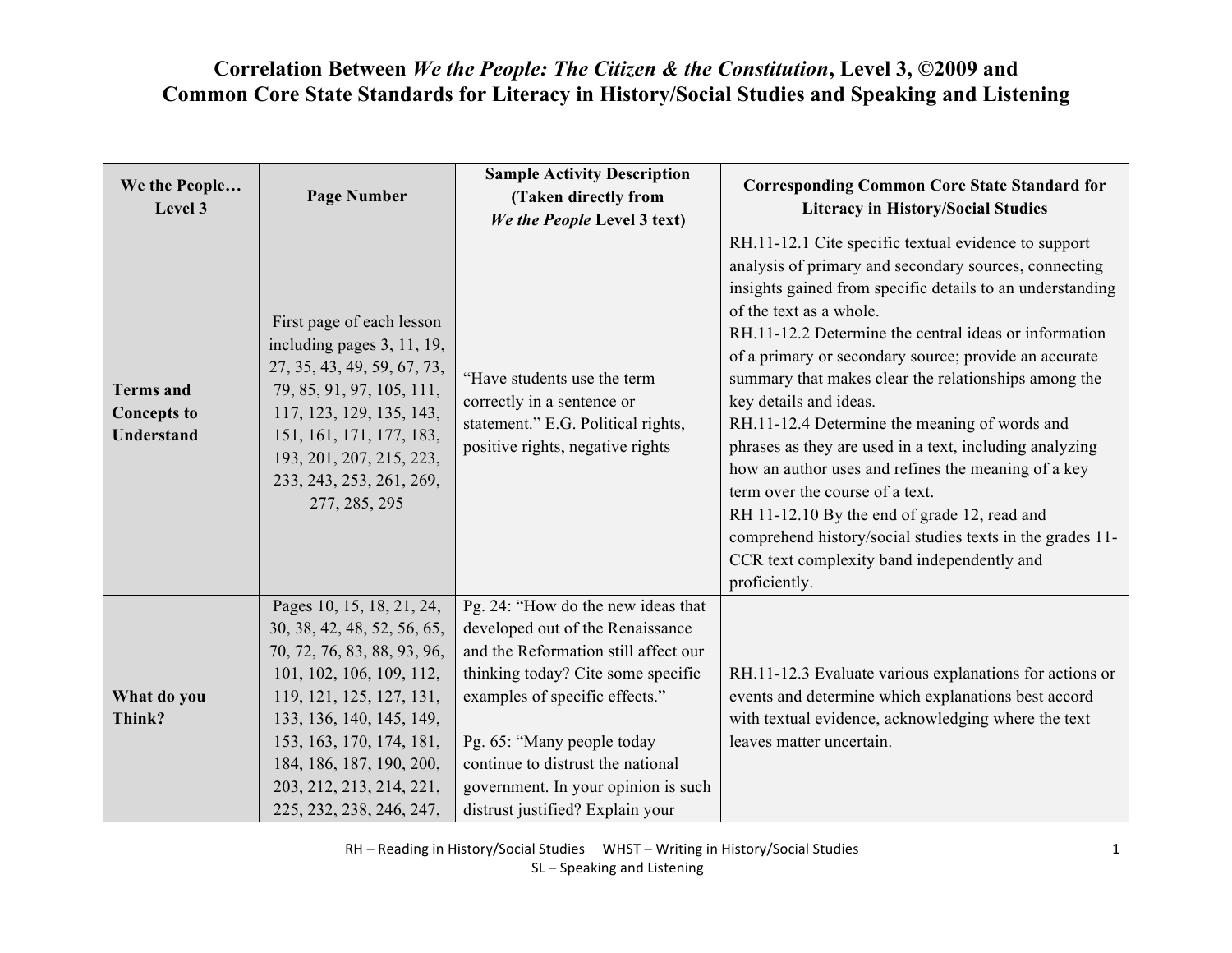|                                                 | 248, 251, 255, 259, 263,<br>264, 266, 270, 273, 279,<br>282, 289, 292, 293                                                                                                                                                                                                                                         | position."                                                                                                                                                                                                                                                                                                                                                                                                                                                                                                                                                                                                                         |                                                                                                                                                                                                                                                                                                                                                                                                                                                                                                                                                                                                                                                                                                                                                                                                                                                                                                                                                                                                                                                                                                                                                                                  |
|-------------------------------------------------|--------------------------------------------------------------------------------------------------------------------------------------------------------------------------------------------------------------------------------------------------------------------------------------------------------------------|------------------------------------------------------------------------------------------------------------------------------------------------------------------------------------------------------------------------------------------------------------------------------------------------------------------------------------------------------------------------------------------------------------------------------------------------------------------------------------------------------------------------------------------------------------------------------------------------------------------------------------|----------------------------------------------------------------------------------------------------------------------------------------------------------------------------------------------------------------------------------------------------------------------------------------------------------------------------------------------------------------------------------------------------------------------------------------------------------------------------------------------------------------------------------------------------------------------------------------------------------------------------------------------------------------------------------------------------------------------------------------------------------------------------------------------------------------------------------------------------------------------------------------------------------------------------------------------------------------------------------------------------------------------------------------------------------------------------------------------------------------------------------------------------------------------------------|
| <b>Critical Thinking</b><br><b>Exercises</b>    | Pages 8, 10, 16, 24, 32,<br>39, 45, 51, 54, 62, 71, 76,<br>83, 84, 89, 94, 96, 110,<br>115, 120, 128, 134, 147,<br>156, 160, 164, 168, 173,<br>176, 179, 187, 197, 198,<br>199, 204, 206, 210, 213,<br>219, 221, 228, 229, 230,<br>236, 239, 240, 252, 256,<br>258, 260, 265, 268, 276,<br>279, 280, 294, 297, 299 | Pg. 173<br>What is "Good Administration?"<br>Federalist 68 argued that the "true"<br>test of a good government is its<br>aptitude and tendency to produce<br>good administration." Work in<br>small groups to respond to the<br>following questions and then<br>compare your responses with other<br>groups.<br>1. What are the characteristics<br>of "good administration"?<br>Have the characteristics<br>changed since the creation<br>of the first administrative<br>agency in 1789? If so, in<br>what ways?<br>2. What powers do Congress,<br>the president, and the courts<br>have to help ensure "good"<br>administration"? | RH.11-12.1 Cite specific textual evidence to support<br>analysis of primary and secondary sources, connecting<br>insights gained from specific details to an understanding<br>of the text as a whole.<br>RH.11-12.2 Determine the central ideas or information<br>of a primary or secondary source; provide an accurate<br>summary that makes clear the relationships among the<br>key details and ideas.<br>RH.11-12.8 Evaluate an author's premises, claims, and<br>evidence by corroborating or challenging them with<br>other information.<br>SL.11-12.1 Initiate and participate effectively in a range<br>of collaborative discussions (one-on-one, in groups, and<br>teacher-led) with diverse partners on grades 11-12<br>topics, texts, and issues, building on others' ideas and<br>expressing their own clearly and persuasively.<br>WHST.11-12.7 Conduct short as well as more sustained<br>research projects to answer a question (including a self-<br>generated question) or solve a problem; narrow or<br>broaden the inquiry when appropriate; synthesize<br>multiple sources on the subject, demonstrating<br>understanding of the subject under investigation |
| <b>Reviewing and</b><br><b>Using the Lesson</b> | Last page of each lesson<br>including pages 10, 18,<br>26, 33, 42, 48, 56, 66, 72,                                                                                                                                                                                                                                 | Pg. 232<br>1. What historical experiences<br>led to the adoption of the                                                                                                                                                                                                                                                                                                                                                                                                                                                                                                                                                            | RH.11-12.2 Determine the central ideas or information<br>of a primary or secondary source; provide an accurate<br>summary that makes clear the relationships among the<br>key details and ideas.                                                                                                                                                                                                                                                                                                                                                                                                                                                                                                                                                                                                                                                                                                                                                                                                                                                                                                                                                                                 |

RH – Reading in History/Social Studies 
WHST – Writing in History/Social Studies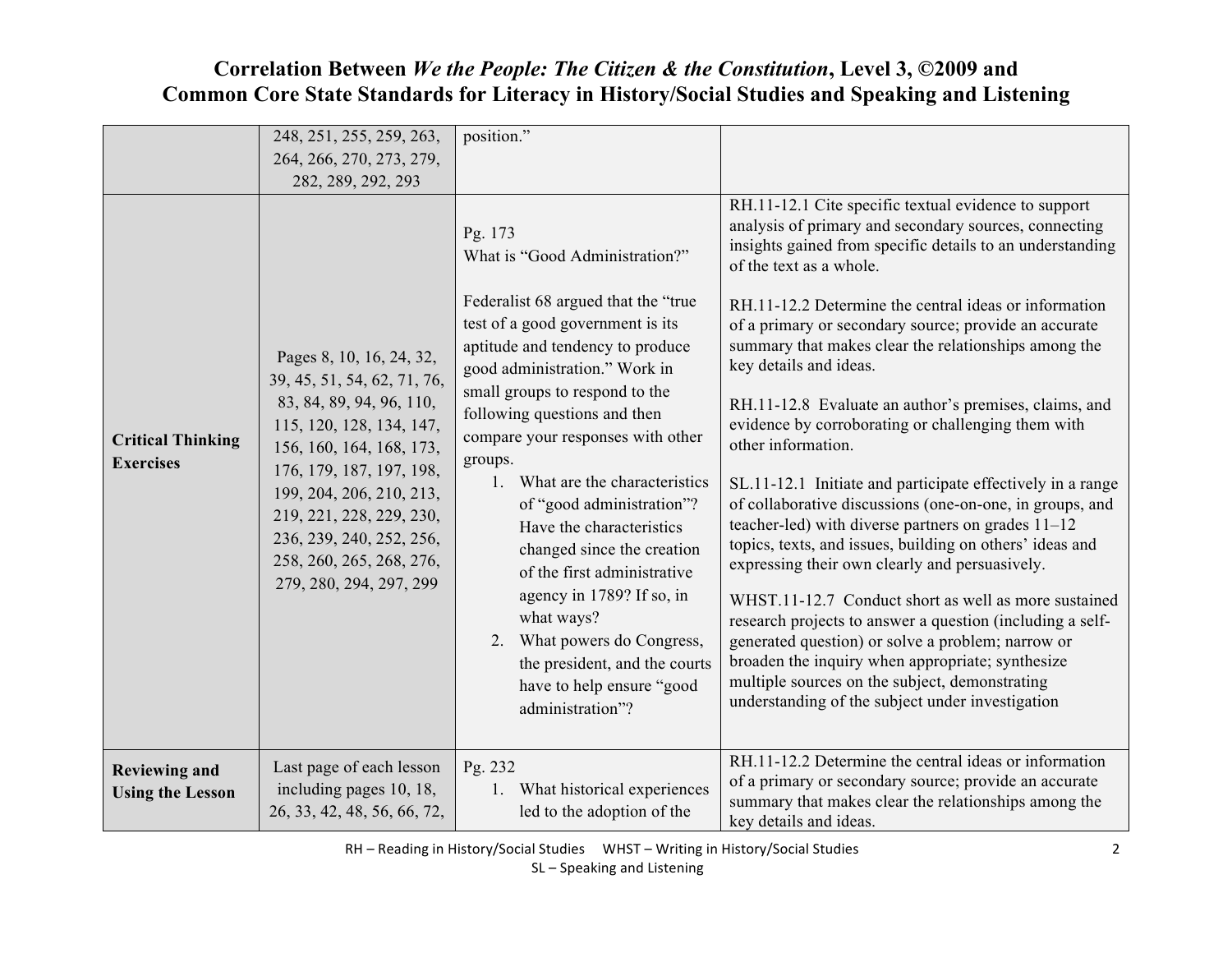|                         | 78, 90, 96, 102, 110, 116, |            | fourth amendment? Which,            |                                                          |
|-------------------------|----------------------------|------------|-------------------------------------|----------------------------------------------------------|
|                         | 176, 182, 190, 200, 206,   |            | if any, of those conditions         |                                                          |
|                         | 214, 222, 232, 240, 252,   |            | exist today?                        |                                                          |
|                         | 260, 268, 276, 280, 284,   | 2.         | What rights does the fourth         |                                                          |
|                         | 287, 294                   |            | amendment protect?                  |                                                          |
|                         |                            | 3.         | What is a warrant? When             |                                                          |
|                         |                            |            | are warrants required?              |                                                          |
|                         |                            |            | What are some exceptions            |                                                          |
|                         |                            |            | to the warrant requirement?         |                                                          |
|                         |                            | 4.         | Explain the term <i>probable</i>    |                                                          |
|                         |                            |            | cause.                              |                                                          |
|                         |                            | $5_{-}$    | What is the <i>Miranda</i> rule?    |                                                          |
|                         |                            | 6.         | How does the exclusionary           |                                                          |
|                         |                            |            | rule reinforce the principles       |                                                          |
|                         |                            |            | of the fourth amendment?            |                                                          |
|                         |                            |            | 7. How would you explain the        |                                                          |
|                         |                            |            | right against self-                 |                                                          |
|                         |                            |            | incrimination? How is that          |                                                          |
|                         |                            |            | right related to principles of      |                                                          |
|                         |                            |            | limited government and              |                                                          |
|                         |                            |            | rule of law?                        |                                                          |
|                         |                            |            | Students assigned into one of the   |                                                          |
|                         |                            |            | six units of the text write rough   | SL.11-12.2 Integrate multiple sources of information     |
|                         |                            |            | draft speeches in answer to the     | presented in diverse formats and media (e.g., visually,  |
| <b>Simulated</b>        |                            |            | district, state or national level   | quantitatively, orally) in order to make informed        |
| Congressional           |                            |            | Simulated Congressional Hearing     | decisions and solve problems, evaluating the credibility |
| <b>Hearing: Prepare</b> |                            | questions. |                                     | and accuracy of each source and noting any               |
| <b>Rough Drafts</b>     |                            |            |                                     | discrepancies among the data.                            |
|                         |                            |            | E.g: Unit Three: How Has the        |                                                          |
|                         |                            |            | Constitution Been Changed to        |                                                          |
|                         |                            |            | Further the Ideals Contained in the |                                                          |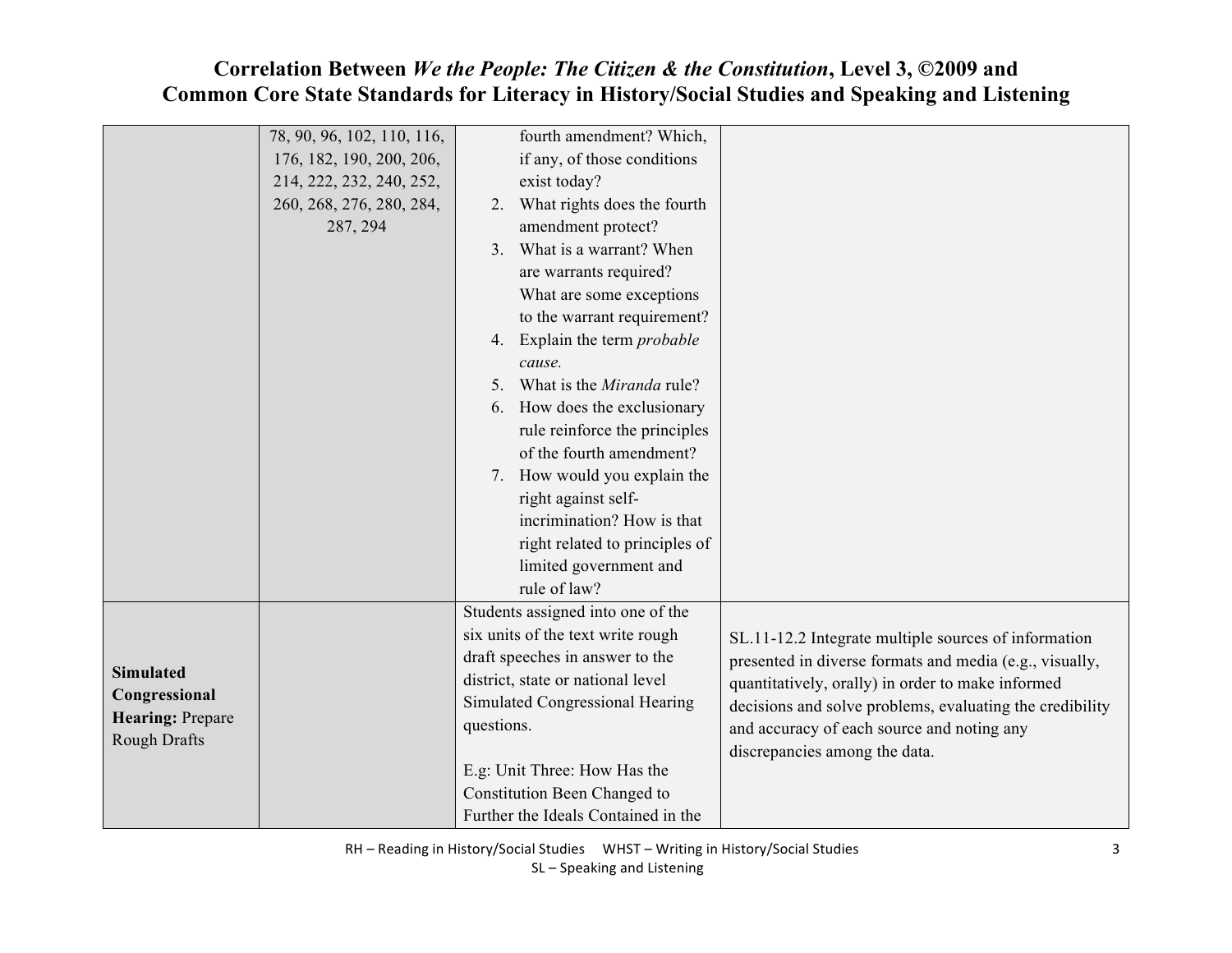#### Declaration of Independence? 1. What important purposes are served by the right to amend the Constitution guaranteed by Article V? • Evaluate James Madison's claim in Federalist 43\* that the Constitution "guards equally against the extreme facility which would render the Constitution too mutable [easily changed], and that extreme difficulty which might perpetuate its discovered faults." • Some critics of the amending process contend that amendments, once proposed, should be submitted to popular vote, bypassing state legislatures. Do you agree or disagree? Why? \* The Federalist, Michael Loyd Chadwick, ed. (Springfield, CA: Global Affairs Publishing, 1987), 237 **Simulated Congressional Hearing:** Research for speeches In unit teams, students conduct research to add into their speeches. SL.11-12.1 Initiate and participate effectively in a range of collaborative discussions (one-on-one, in groups, and teacher-led) with diverse partners on grades 11–12 topics, texts, and issues, building on others' ideas and expressing their own clearly and persuasively.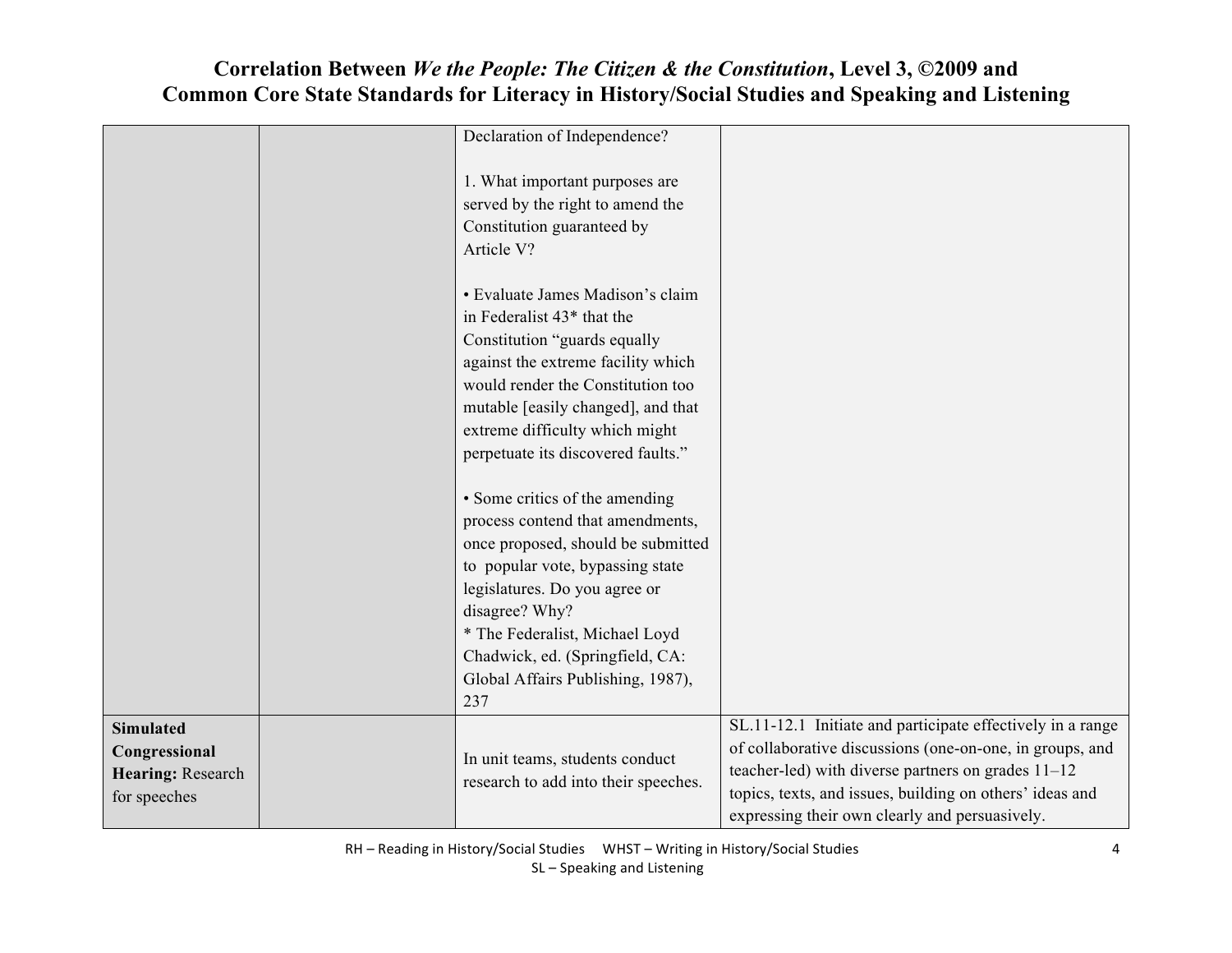| <b>Simulated</b><br>Congressional<br>Hearing: Edit<br>speeches<br>collaboratively with<br>Unit team |                                                                                                                                                                                                                                                                                                                                                                                          | WHST.11-12.9 Draw evidence from informational texts<br>to support analysis, reflection, and research.<br>SL.11-12.1 Initiate and participate effectively in a range<br>of collaborative discussions (one-on-one, in groups, and<br>teacher-led) with diverse partners on grades $11-12$<br>topics, texts, and issues, building on others' ideas and<br>expressing their own clearly and persuasively.<br>WHST.11-12.9 Draw evidence from informational texts<br>to support analysis, reflection, and research.<br>WHST.11-12.10 Write routinely over extended time<br>frames (time for reflection and revision) and shorter time<br>frames (a single sitting or a day or two) for a range of<br>discipline-specific tasks, purposes, and audiences. |
|-----------------------------------------------------------------------------------------------------|------------------------------------------------------------------------------------------------------------------------------------------------------------------------------------------------------------------------------------------------------------------------------------------------------------------------------------------------------------------------------------------|-----------------------------------------------------------------------------------------------------------------------------------------------------------------------------------------------------------------------------------------------------------------------------------------------------------------------------------------------------------------------------------------------------------------------------------------------------------------------------------------------------------------------------------------------------------------------------------------------------------------------------------------------------------------------------------------------------------------------------------------------------|
| <b>Simulated</b><br>Congressional<br>Hearing: Present<br>testimony                                  | The We the People program's<br>culminating activity is a simulated<br>congressional hearing in which<br>students "testify"<br>before a panel of judges acting as<br>members of Congress. Students<br>demonstrate their knowledge and<br>understanding<br>of constitutional principles and have<br>opportunities to evaluate, take, and<br>defend positions on relevant<br>historical and | SL.11-12.1 Initiate and participate effectively in a range<br>of collaborative discussions (one-on-one, in groups, and<br>teacher-led) with diverse partners on grades $11-12$<br>topics, texts, and issues, building on others' ideas and<br>expressing their own clearly and persuasively.<br>SL.11-12.2 Integrate multiple sources of information<br>presented in diverse formats and media (e.g., visually,<br>quantitatively, orally) in order to make informed<br>decisions and solve problems, evaluating the credibility<br>and accuracy of each source and noting any<br>discrepancies among the data.<br>SL.11-12.4 Present information, findings, and                                                                                    |